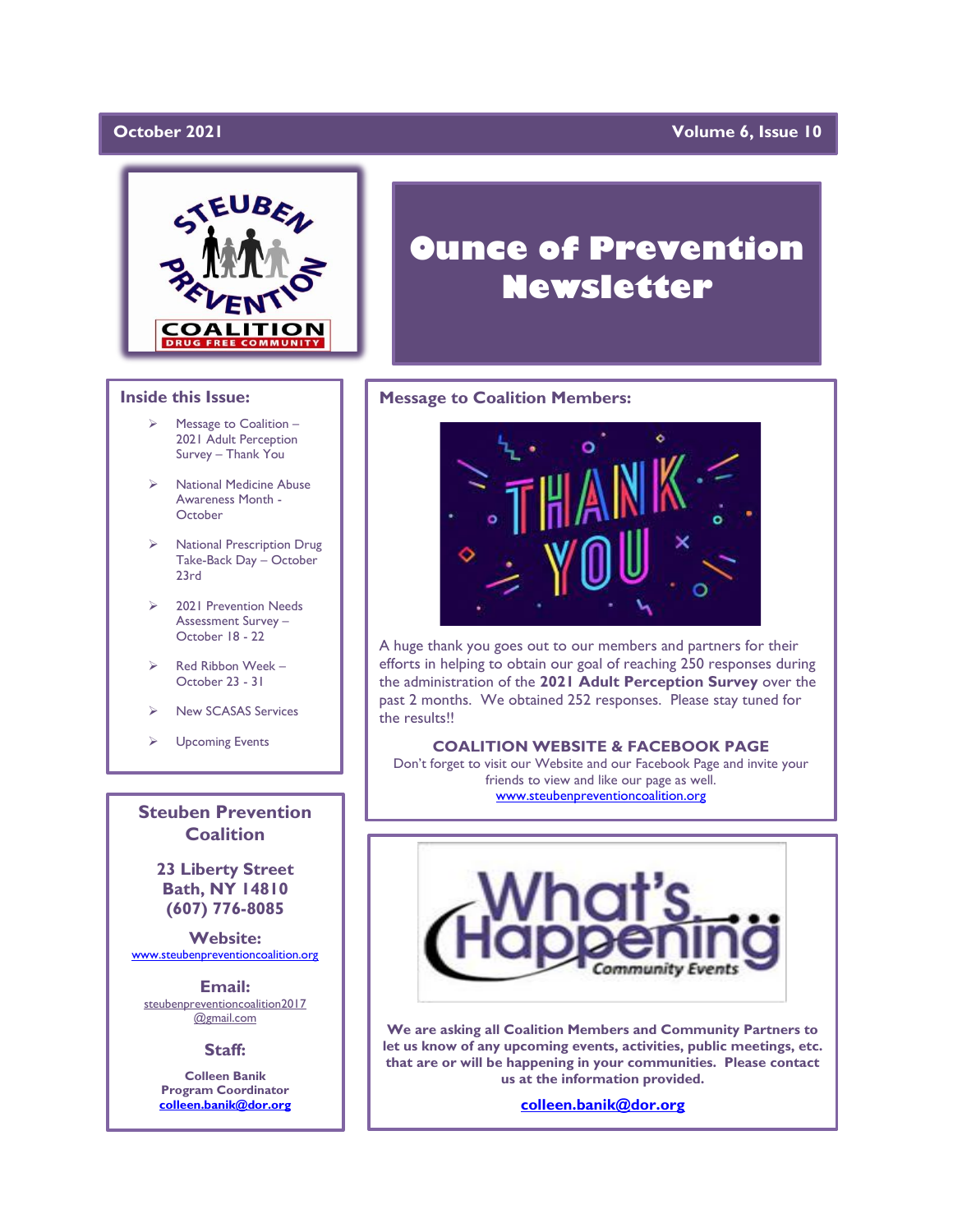### **October 2021 Page 2 Volume 6, Issue 10**

### **National Medicine Abuse Awareness Month**

Did you know that one in 5 young<br>adults has abused a prescription drug Did you know that one in 5 young and that one in 27 youth, ages 12 through 17, has abused cough medicine to get high from its dextromethorphan ingredient? National Medicine Abuse Awareness Month (NMAAM) is an annual campaign, observed throughout the month of October, to raise the public's awareness of the dangers of prescription and overthe-counter medicine abuse.



During this month of October, the Steuben Prevention Coalition is recognizing **National Medicine Abuse Awareness Month** to help spread awareness about prescription (Rx) drug and over-the-counter (OTC) drug misuse and abuse. Teen use of medication should be closely supervised by a physician or parent because sharing, misusing, or abusing medications (both Rx and OTC) has the potential to be morbidly dangerous.

Some medications are classified as opioids or contain certain ingredients (i.g., dextromethorphan (DXM), etc.), all extremely potent and highly addictive for teens with their underdeveloped bodies and brains.

DEA Drugs of Abuse Resource Guide – 2020 Edition (see link below)

[https://www.dea.gov/sites/default/files/202](https://www.dea.gov/sites/default/files/2020-04/Drugs%20of%20Abuse%202020-Web%20Version-508%20compliant-4-24-20_0.pdf) [0-04/Drugs%20of%20Abuse%202020-](https://www.dea.gov/sites/default/files/2020-04/Drugs%20of%20Abuse%202020-Web%20Version-508%20compliant-4-24-20_0.pdf) [Web%20Version-508%20compliant-4-24-](https://www.dea.gov/sites/default/files/2020-04/Drugs%20of%20Abuse%202020-Web%20Version-508%20compliant-4-24-20_0.pdf) [20\\_0.pdf](https://www.dea.gov/sites/default/files/2020-04/Drugs%20of%20Abuse%202020-Web%20Version-508%20compliant-4-24-20_0.pdf)





### **National Prescription Drug Take-Back Day October 23, 2021**

Prescription Drug Take Back Day is a safe, convenient and a responsible way to dispose of unused, unwanted, and expired medications at designated locations throughout the country.

Here in Steuben County, the Sheriff's Department and the Steuben Prevention Coalition Opioid Committee will be collecting medications at the **Public Safety Building lobby from 10:00am-2:00pm on Saturday, October 23rd**. During the April 2021 Take Back Day, 420 tons of medication were collected and incinerated nationally! Locally, 135 pounds were collected and incinerated in Rochester, NY by the DEA (Drug Enforcement Administration).

According to the 2019 National Survey on Drug Use and Health, 9.7 million people misused prescription pain relievers, 4.9 million people misused prescription stimulants and 5.9 million people misused prescription tranquilizers or sedatives. People who misuse prescription drugs get them from family, friends, and acquaintances.

You can help keep your community and family members safe by making sure your medications are locked up and out of reach. Regular bathroom medicine cabinets aren't a safe place to store certain medications. Invest in a medication lockbox with a combination lock. Keys can be easily duplicated. Lockboxes are meant to keep medications out of the hands of children and to make someone interested in taking your medications for the wrong reasons think twice.

Dispose of medications by using disposal packets (DisposeRx or Deterra) available at your pharmacy or by using a medication drop box at your local hospital emergency department, pharmacy or police station.

Come to the National Drug Take Back Day at the Public Safety Building in Bath, NY on October 23, 2021 and turn in your unwanted medications. If the drugs aren't in your house, they will remain out of the wrong hands.

# National Prescription Drug Take-Back Day

October 23, 2021 10:00am-2:00pm Steuben Sheriff's Department Public Safety Building 7007 Rumsey Street Bath, NY

All unwanted and expired medications accepted for safe disposal. *Masks required.*

OPIOID<sub></sub> **COMMITTEE** 

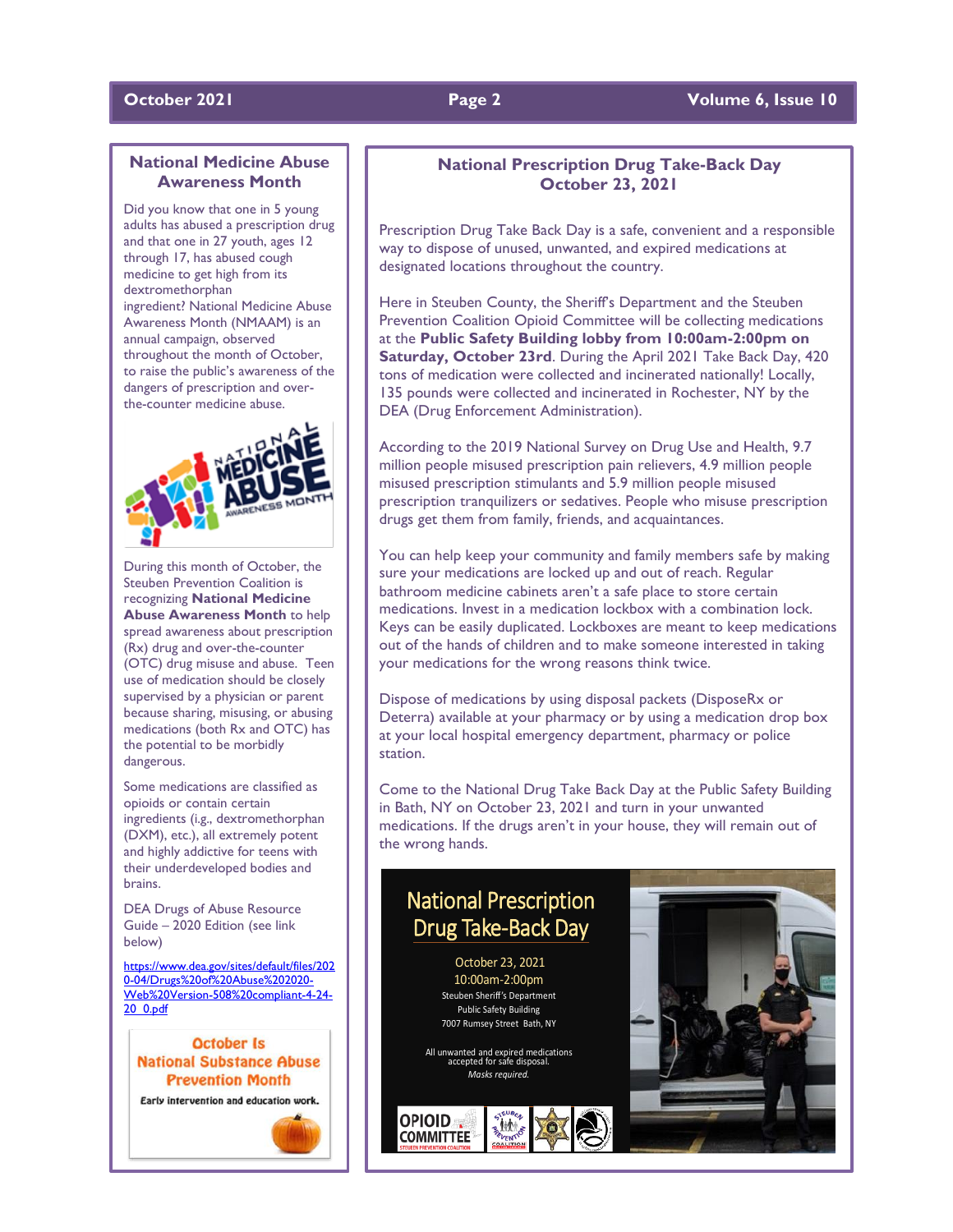### **2021 Prevention Needs Assessment Survey**

The Steuben Prevention Coalition will be administering the 2021 Prevention Needs Assessment Survey in Steuben County and we are looking for a 100% participation rate in all the school districts during the week of October  $18<sup>th</sup>$  – October 22<sup>nd</sup>.

This survey is designed to measure the need for prevention services among youth in the areas of substance abuse, delinquency, risky and antisocial behavior, violence, mental health, eating disorders and sexuality.



The benefits to the school districts and communities in Steuben County are numerous by participating in the Prevention Needs Assessment. Several school districts have been awarded grants over the past several years using the student data to help address our student needs. School districts across our state and the nation have seen reductions in problem behaviors after using the survey results to better target the needs of the students.

The information the students provide can help us all take steps to reduce and prevent these problems in our county.



### **THE LARGEST DRUG-ABUSE PREVENTION CAMPAIGN IN THE NATION**

### **Red Ribbon Week – October 23rd – 31st**

Red Ribbon Week is an alcohol, tobacco, and other drug and violence prevention awareness campaign observed annually in October in the United States.

Since its beginning in 1985, the Red Ribbon has touched the lives of millions of people around the world. In response to the murder of DEA Agent Enrique Camarena, angered parents and youth in communities across the country began wearing Red Ribbons as a symbol of their commitment to raise awareness of the killing and destruction cause by drugs in America.

Enrique (Kiki) Camarena was a Drug Enforcement Administration Agent who was tortured and killed in Mexico in 1985. When he decided to join the US Drug Enforcement Administration, his mother tried to talk him out of it. "I'm only one person", he told her, "but I want to make a difference."

On Feb. 7, 1985, the 37-year-old Camarena left his office to meet his wife for lunch. Five men appeared at the agent's side and shoved him in a car. One month later, Camarena's body was found. He had been tortured to death.

In honor of Camarena's memory and his battle against illegal drugs, friends and neighbors began to wear red badges of satin. Parents, sick of the destruction of alcohol and other drugs, had begun forming coalitions. Some of these new coalitions took Camarena as their model and embraced his belief that one person can make a difference. These coalitions also adopted the symbol of Camarena's memory, the red ribbon.

In 1988, NFP sponsored the first National Red Ribbon Celebration. Today, the Red Ribbon serves as a catalyst to mobilize communities to educate youth and encourage participation in drug prevention activities.

[Learn more about the Red Ribbon Campaign. Download the Fact Sheet.](https://cdn2.hubspot.net/hubfs/413387/2020_Factsheet_.pdf)